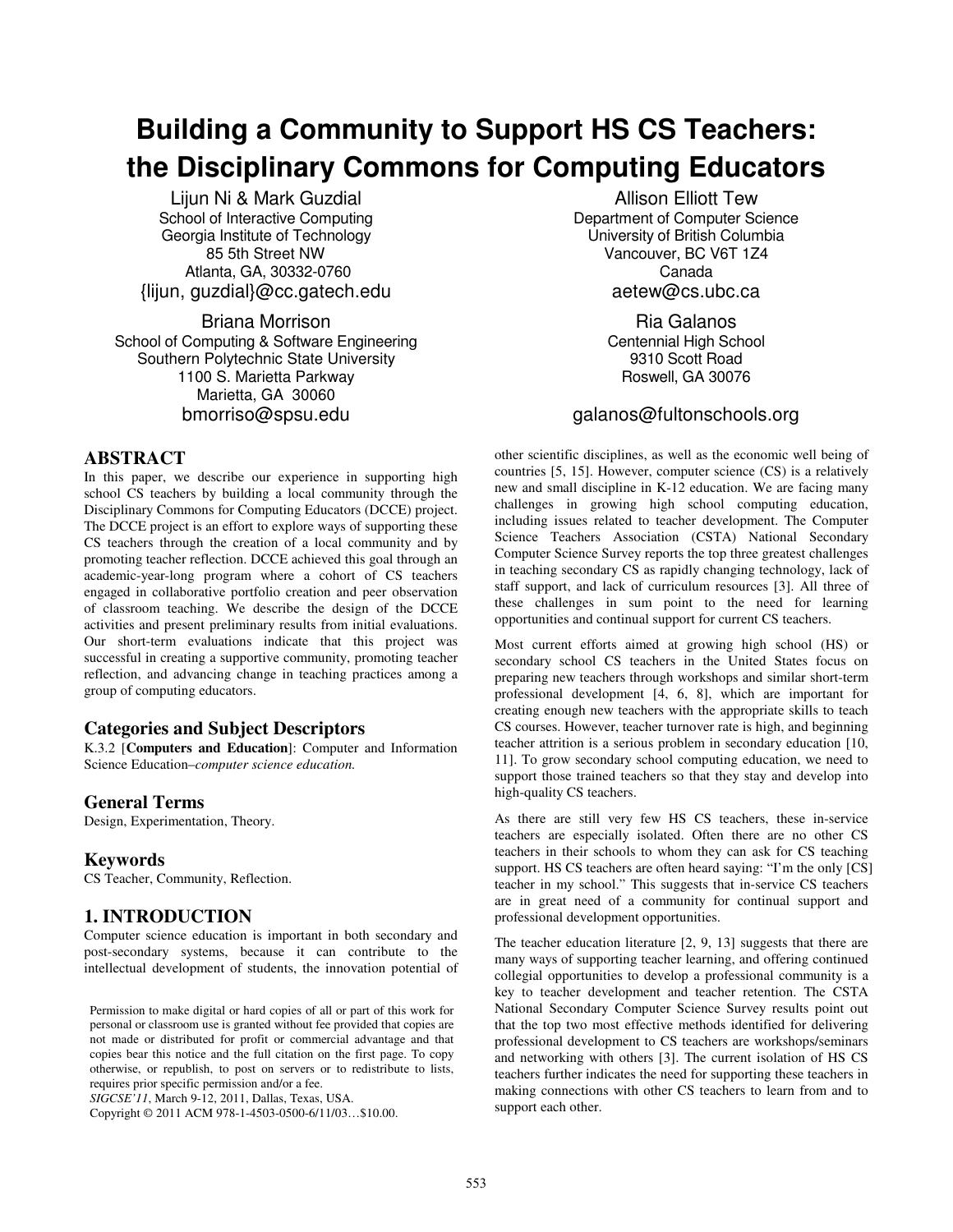This paper describes our experience in providing longer-term support for in-service HS CS teachers by creating a local community of CS teachers and promoting teacher learning through reflection on teaching practices. We ran a cohort of teachers currently teaching introductory computing through the Disciplinary Commons for Computing Educators (DCCE) project over the past year. Although our focus is on supporting the HS teachers, who were teaching the Advanced Placement (AP) course, we invited college computing faculty to join this community. Since few HS CS teachers have taken collegiate level CS courses, the college faculty offered insights about undergraduate CS courses and how to best prepare students for college. In our cohort of HS and undergraduate teachers, we adopted three main strategies from the Disciplinary Commons project [7, 16]: collaborative course portfolio creation, peer-observation of classroom teaching and focusing on a specific discipline (CS). These strategies are used to promote teacher reflection and build a community of peer CS teachers. Our initial evaluations for the DCCE project show that this type of long term outreach effort is effective in supporting a sense of community among HS CS teachers and promotes reflection on their teaching practices.

# **2. DCCE: CREATING A COMMUNITY OF CS TEACHERS**

## **2.1 DCCE Design**

To address the issue of teacher isolation and the need for peer support, our DCCE project was intended to create a supportive local community, where HS CS teachers were comfortable in exchanging resources and ideas, as well as to provide emotional support among peer CS teachers. More importantly, this teacher cohort was intended to provide professional development for HS CS teachers, where they were motivated to improve their own teaching and acquire skills to develop into more effective teachers. Promoting teacher reflection is critical for fostering good teachers, who can continue learning and become better teachers through reflective practices [14].

#### *2.1.1 The Disciplinary Commons*

Fincher and Tenenberg [7, 16] created the Disciplinary Commons project<sup>1</sup>, which invites a group of computing educators within the same discipline to meet monthly during an academic year in order to share, reflect upon, and document their teaching. Participants in the Disciplinary Commons project prepare a course portfolio that describes their own teaching of a particular course, critique each other's portfolios, and visit each other's classrooms. The course portfolio typically includes a course's learning objectives, contents and structure, rationales for course design, the course's role in a larger context, evaluations of student work and the type and quantity of feedback the students are receiving. Further, its focus on student work can lead to insights into how this course might be taught differently in the future [7, 16]. As identified in the Disciplinary Commons project, the course portfolio can serve a number of purposes, such as providing a structure for the meetings and keeping individual reflection and group discussion grounded in teachers' teaching experiences [16].

The Disciplinary Commons project has been repeated in several institutions internationally<sup>1</sup>. Through participation and reification

1

within a community of practice [17], the college faculty participants in the past Disciplinary Commons projects found values in the project including opportunities to systematically reflect on teaching practices and learn skills that apply directly to their teaching practices [16]. The Disciplinary Commons project offers a model of "building a community of scholars who can engage with and support each others' practice" [16]. Our project, the DCCE, adopted the course portfolio model including its peerreview and peer-observation mechanism to structure our meetings around teacher reflection and community building.

#### *2.1.2 Bringing CS Faculty into the HS CS Teacher Community*

The DCCE project invited college faculty who were teaching introductory CS to join with high school AP CS teachers. These teachers naturally shared a common interest in both the knowledge of and approaches to teaching introductory computing concepts and skills. Our approach of combining college and HS teachers is similar to the idea of teachers' vertical teaming used in K-12 education [12], and is unique among the Disciplinary Commons efforts. Related work on vertical teaming shows that, in addition to enhancing communication on curriculum standards and how different teachers interpret and teach the standards at each grade level, the collaboration and networking in a vertical team provides a support system that reduces teachers' feelings of isolation and promotes greater enthusiasm for their teaching [1, 12]. In the DCCE project, we attempted to offer cross-level communication opportunities with computing faculty to help HS teachers further their understanding of the computing field and computing education. In this paper, we are focusing our analysis on the impact the DCCE project had on the HS teachers, and explicit analysis of the interactions between college and high school faculty will be left for future work.

## **2.2 DCCE Agenda**

We had eight teachers in the 2009-2010 cohort: four HS AP CS teachers and four college computing faculty participating in nine monthly sessions over one year. These eight teachers came from different institutions in Georgia. Meanwhile, we invited one HS teacher and one college faculty from the first year pilot DCCE to work as peer leaders to help plan and run the meetings.

| <b>Dates</b> | <b>Topics</b>                                 |
|--------------|-----------------------------------------------|
| Oct 24, 2009 | Building the Commons                          |
|              | <b>Institutional Context</b>                  |
| Nov $14$     | Course Context                                |
| Dec 12       | Course Content                                |
| Jan 16, 2010 | <b>Teaching Methods</b>                       |
|              | Introducing Peer-observation                  |
| Feb 20       | <b>Teaching Philosophy</b>                    |
| Mar 6        | Evidence of Student Learning (Assessment)     |
| Apr 24       | Course Delivery: Debriefing Peer Observations |
| May 15       | <b>Feedback to Students</b>                   |
| June12       | <b>Portfolio Presentations</b>                |
| Dec, 2010    | Reunion                                       |

**Table 1 DCCE Meeting Agenda** 

In the 2009-2010 teacher cohort, each of the teachers created a course portfolio for the introductory CS course they were

<sup>1</sup> http://www.disciplinarycommons.org/.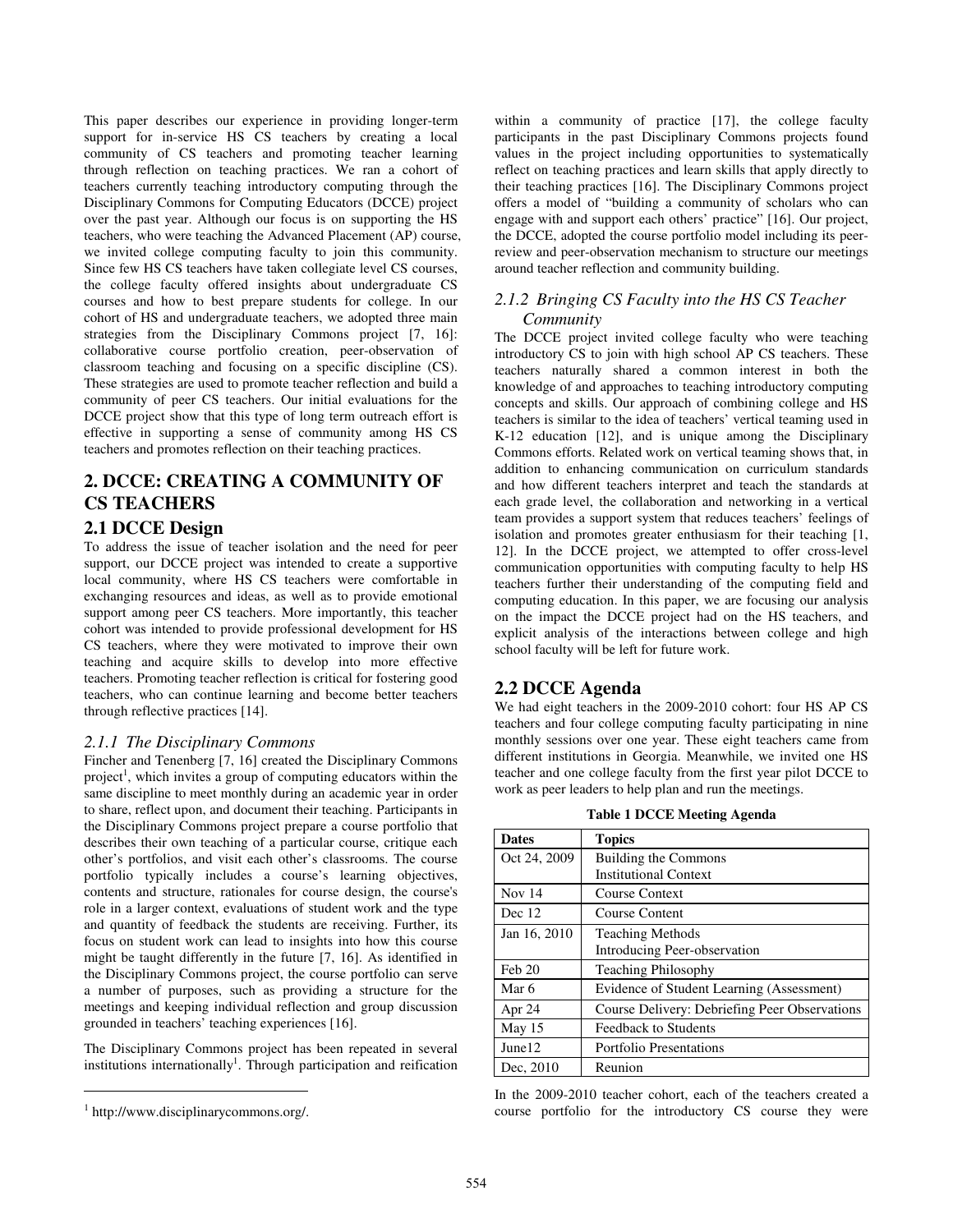teaching. The portfolios were individually written and peerreviewed. The participants all conducted a peer observation, visiting another participant's classroom. The meetings were organized around the elements of the course portfolio as showed in Table 1, which were modeled after the Disciplinary Commons project. We merged and adjusted the order of the topics based on our participants' needs.

## **3. OUTCOMES**

#### **3.1 Data Sources**

We conducted both formative and summative evaluation of the DCCE activities. These evaluations were conducted by both an external evaluator on the project and the internal research team.

For formative evaluation, the external evaluator of this project gathered feedback after each meeting to ensure the quality of the meetings. For the summative evaluation, the external evaluator administered a post-DCCE Survey to gather information about the participants' experience in this project. The survey included a set of Likert scale questions and open-ended questions. This survey was administered at the conclusion of the last meeting session. In total, seven (four high school teachers and three college faculty) of the eight participants completed this survey. In addition, the first author conducted interviews with the four HS teacher participants to collect further information about their participation experience and the impact the DCCE project had on them. While a small sample, the in-depth interviews provided a detailed view of the DCCE project which permits an investigation and understanding of the issues that matter to the HS CS teachers. Transcripts from the interviews were coded using thematic analysis, noting ideas mentioned by at least two participants. These common ideas clustered into three themes: creating a local community, promoting teacher reflection, and promoting change in teaching practices.

In the next section, we summarize the results from the formative survey evaluations and the post-DCCE survey (Section 3.2). We then discuss the three major outcomes of the DCCE project identified as repeated themes by the HS teacher participants (Sections 3.3-3.5).

#### **3.2 Overall Outcomes**

The overall feedback from the evaluation surveys gathered at the end of each meeting on the effectiveness of the meeting's events was positive. The participants were asked to rate (on a scale from 1 (low) to 4 (high)) how informative, engaging, and useful they found each agenda item was. The overall average rating for all meetings was 3.5 on a 4 point scale, indicating that the participants were satisfied with the overall quality of the meetings. Each meeting had specific, defined learning objectives, and the participants also evaluated the degree to which they perceived these learning objectives were met for each meeting. As with the agenda items, we asked each participant to rate the degree to which the meeting addressed each learning objective on a semantic differential scale from 1 (Not at all) to 4 (To a great extent). Overall, the feedback was positive, with an overall average rating of 3.5 for all meetings.

While the feedback collected after each meeting was focused on the effectiveness of the meetings, the post-DCCE survey measured participants' experiences over the course of all the meetings.

Among the seven responses of the post-DCCE survey, all participants reported that they enjoyed the DCCE experience. They all believed that the decision to take part in the DCCE was a good one and that their participation was a good use of time. The participants rated the overall organization of the DCCE was either "good" (1 of 7), "Very Good" (5 of 7), or "Excellent" (1 of 7). However, three participants recommended that there needed to be greater organization around the peer review process outside of the meetings. One participant reported that, although he benefited from reading others' portfolios, he did not always receive timely feedback from others on his portfolio.

All participants reported that they came to a better understanding about their teaching philosophy and saw connections between their teaching philosophy and teaching practices. Moreover, all of them agreed that they had a better understanding of why they taught their course the way they did.

Through open-ended questions, the participants reported they saw the primary benefit of the course portfolios as aiding in reflection. Furthermore, in terms of how often they would engage in reflecting on their teaching practices in the coming year, all the participants indicated they would reflect either several times (3 of 7) or many times (4 of 7) during each term. In addition based upon their reflective practices, all of them expected to try a new teaching practice.

Overall, participants reported that they gained new ideas for teaching, and they adopted teaching practices from other participants. Furthermore, most participants (6 of 7) reported that they had made definite plans to change their teaching the next time they taught the same course.

In terms of creating a local community of CS teachers, the participants rated small group discussion and peer observation as the most valuable interactions with other community members. Also, they all agreed that they were better able to provide feedback to colleagues on their teaching after attending the DCCE meetings. All the survey respondents planned on staying in touch with their DCCE colleagues**.** They also reported they would contact members of the DCCE cohort in the future for three main purposes: sharing resources, collaboration (e.g., for unit design), and gaining motivation and inspiration from their peers.

In the next section, we discuss the reported outcomes from the interviews with the HS teachers, through three main themes: creating a local community of CS teachers, promoting teacher reflection, and change in teaching practices.

## **3.3 Creating a Local Community**

One of the main goals of the DCCE project was to create a local community of CS teachers to support the HS CS teachers who were often isolated. After attending the DCCE project over the past year, the HS CS teachers reported that they were able to build a sense of belonging to a community of CS teachers. Participation in a variety of community activities helped to validate what they already did well and built confidence in themselves as HS CS teachers. The participants also saw the values of a local community specifically for CS teachers.

#### *3.3.1 Belonging to a Community of CS Teachers*

All the HS teacher participants reported that attending the DCCE teacher cohort helped them to find a community to join, which did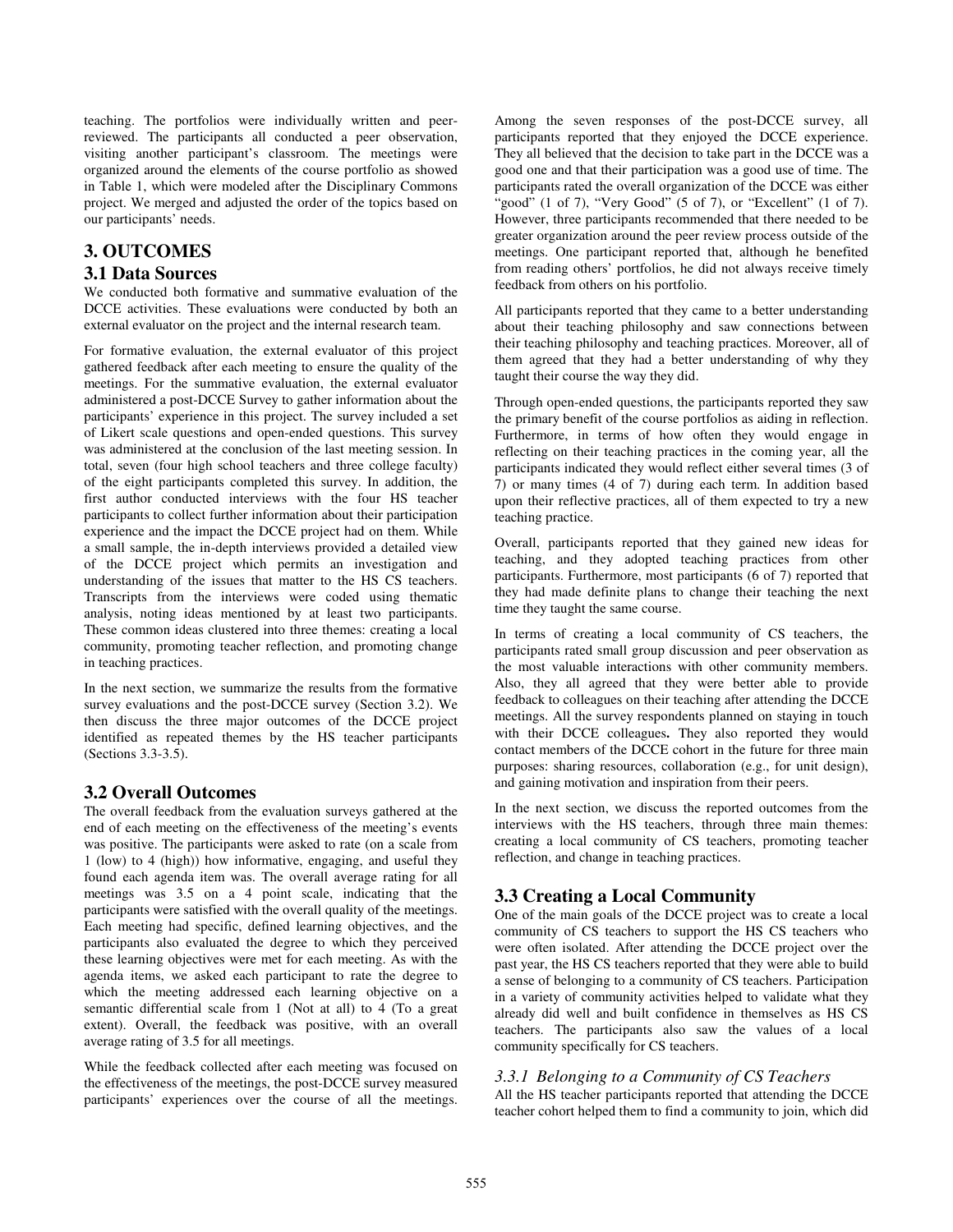not exist for them before their participation in the DCCE project. For example, all the HS teacher participants made comments like this one:

[P2]: "I felt like I didn't belong to a community at all of CS teachers until DCCE. But now I have a lot of teachers that I would feel fine about either calling up or emailing. That did not exist before. That's one reason I think it's so important that we have things like DCCE, because CS teachers are usually pretty isolated in high schools. That has now been changed because now I know a lot of people that do what I do."

The participants further pointed out the value of this community and its activities with its disciplinary focus on Computer Science.

[P1]: "It's nice to go into a classroom and watch somebody teach what you teach, because you don't get that in CS. I can go into 13 different people's rooms and watch a Math classroom, but I can't go into anybody's classroom and watch what I do three periods a day. So, it's nice to go in and it's reassuring to go in and say, 'Hey, you know what? This does kind of look like my classroom.'"

*3.3.2 Feeling Confident and Affirmed in Teaching CS*  The HS CS teachers reported that participating in a CS specific community allowed them to see the similarities of their teaching, which helps them to feel more confident as CS teachers.

[P1]: I think we all have a lot of things that are similar. When I watched [another teacher], I think he and I had some similar styles, similar ways to approach things. It's reassuring to watch him because it makes me feel like, 'Yeah. I'm doing it right.' I'm more confident hearing other people are doing it similarly. That gives you confidence when you don't teach it in a vacuum."

Another participant further identified that some of the community activities (e.g., peer observation and peer review) as enabling the members to validate what they already did well and to incorporate what they learned from other members.

[P4]: "I guess I was very surprised at how excited [another teacher] was about his observation of my class. I didn't feel it was that exceptional a job. But somehow the questioning process and brainstorming discussions seemed to really be inspiring to him. I realized it's something I need to focus on more than I already do, because it has a potential. I guess I felt affirmed in a way I had never felt before. I felt that there's a place for my approach and I could incorporate some of those strengths that other teachers were bringing. I felt affirmed for having some of the ideas I had. So, I did leave with more confidence than when I came in."

### *3.3.3 Seeing the Value of Sustained Community with Other CS Teachers*

After their participation in DCCE over the past year, the participants were able to see the values of having regular communication with other CS teachers.

[P4]: "The other thing I learned that needs to be done is having a sustained professional dialogue with other

teachers of CS. So, that's directly from DCCE, even though it's something we've always known. You know, our Deans of academics tell us, 'You need to go talk to the other teachers. You need to work together in the school more.' This is the first experience that really has underscored how fruitful it could be."

Furthermore, one of the participants reported that her DCCE experience motivated her to join the local CSTA chapter and even became a leader of it, as an extension of her participation in the local community of CS teachers—DCCE.

[P1]: "I joined CSTA and became a leader because of the DCCE. I don't want to lose contact. I want to be able to still have a purpose to meet every couple of months, and to learn new things, and learn from each other. What the DCCE gave us was the ability to talk with other people and to see how they're doing things. That's what we're hoping CSTA kind of continues to do is to facilitate a community of people teaching the same thing."

## **3.4 Promoting Reflection**

After the year-long project, our HS teacher participants were able to see the primary benefit of the portfolios in aiding reflection on their own teaching. They found that the portfolios served a useful forcing function for reflection and provided a structure for guiding reflection. Teachers reported that completing the portfolio also enabled self-reflection after the DCCE project.

First, the process of producing course portfolios provided a venue that forced teachers to reflect on their own teaching.

 [P2]: "I think all of these things [pieces of portfolios] just help teachers think more about what they do when they teach, and why they teach. I think that's something a lot of teachers don't really have the time to do unless they're forced to."

Furthermore, the course portfolio also provided a structure for guiding reflection. The structure of the course portfolio with well-designed guiding questions allowed teachers to see the structure of their course and examine the rationales and ways of improving the teaching of that course.

[P1]: "[What I Learned] through creating the course portfolio is reflection on my teaching. I learned a ton. It helped me to examine my own structure of the course. It made me question the order that I teach things in when I looked at the order that other people taught things in, my instructional presentation of it. I mean, it's just kind of nice to be reflective and to put those kinds of things on paper and to say, 'Okay. This really is truly how I do it.' Then to kind of ask yourself, 'Is it working the way that I do it, or is something that somebody else is doing working better?' So, I love those processes where they get you thinking about what you're doing and how you can improve."

Similar to what was reported in the post-DCCE survey, the HS teachers pointed out that their experience of creating a course portfolio enabled them to conduct self-reflection after the DCCE project.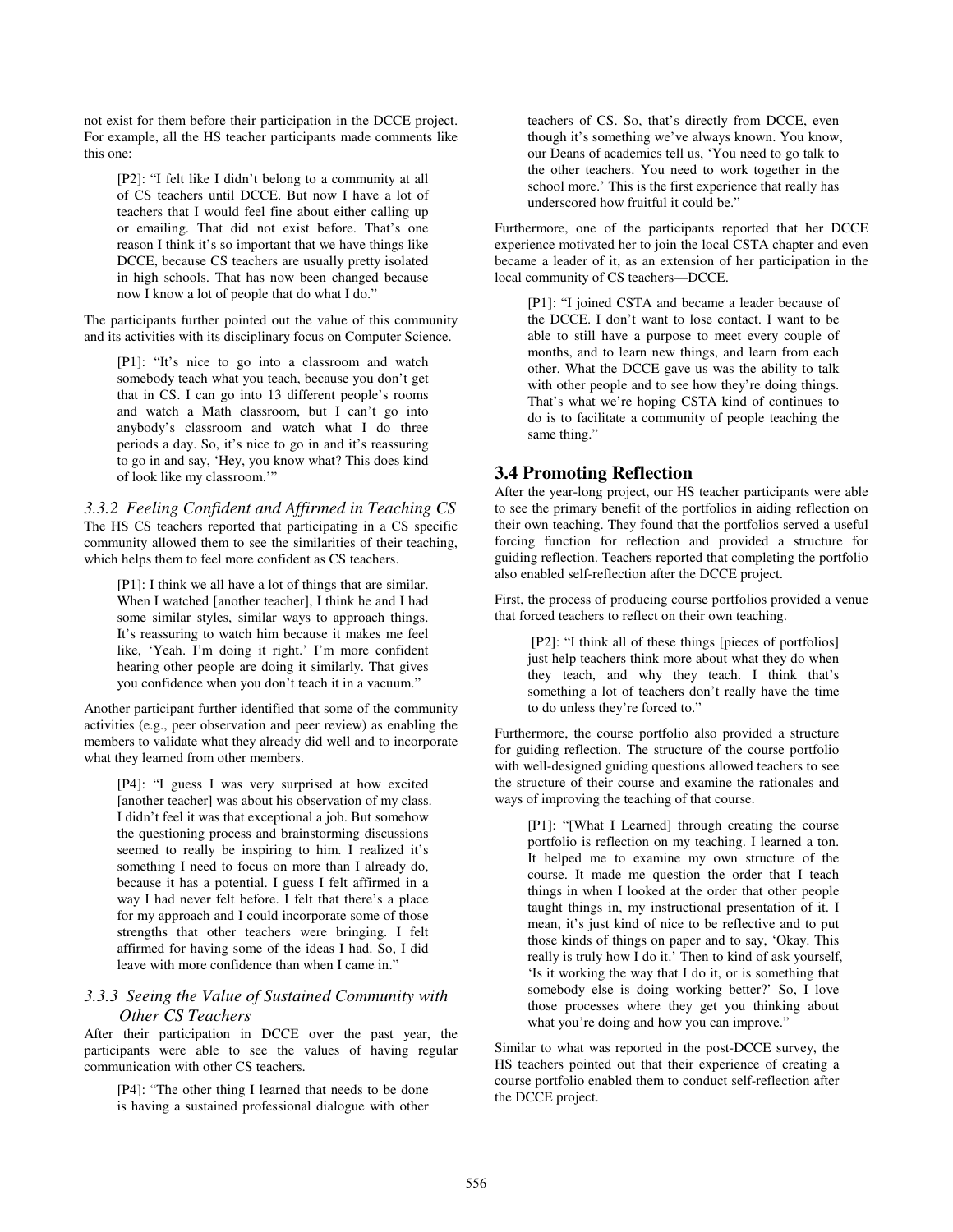[P3]: "As future plans for professional growth, I think [I would] just take time to sit down and reflect on what I've done, which DCCE has helped me do."

## **3.5 Promoting Pull Transfer and Change in Teaching Practices**

*Pull transfer* is a phrase used to describe a bottom-up model of teacher change, where teachers change their practices, adopting ideas and materials from direct, personal contact with other practitioners as and when they need [7]. In pull transfer, the transfer of ideas or practices is achieved directly from practitioner to practitioner rather than pushed from researcher to practitioner. Previously, the Disciplinary Commons project showed that pull transfer happened among their participants [7, 16]. Although we did not explicitly design the DCCE to facilitate pull transfer, we did observe some plans for changes in teaching practices among the HS teacher participants.

#### *3.5.1 Motivation to Change*

In the post-DCCE survey, all respondents reported that they would continue applying what they learned from their DCCE experience. In the interviews, the HS teachers reported their DCCE experience motivated them to make changes, in particular, through seeing and learning what other teachers did in their teaching practices.

[P2]: "After seeing [another teacher] teach, I realized that there were definitely a lot of things I could do in my own teaching to improve. It really inspired me a lot and made me realize I've got a lot of room for improvement… I definitely have a lot of plans of how I will do things differently. I think a lot of them are a direct result of [the DCCE]. A lot of them directly come from conversations I had with teachers at DCCE."

#### *3.5.2 Changes and Plans to Change*

Through interactions with other participants, the HS teachers identified ways of improving their teaching by changing what they were currently doing. One participant had already made some changes during his participation in the DCCE cohort and planned to extend those changes in the future.

[P2]: "As far as the sessions go, I'll probably give students a lot more free responses, and I'll use rubrics that [the HS teacher leader] wanted to. …That actually affected this past year of teaching. I created about eight rubrics. …. So, I will use those for next year, and I plan on creating more of them that are simulated to look just like the AP exam graders, how they grade their AP exams."

Participants also reported different ideas to improve their teaching next year, such changing their pedagogy to have more focus on problem-solving, to implement more discovery learning, and to introduce an IDE earlier.

[P1]: "There are a lot of ideas that were shared that I will implement next year, you know, doing more hands-on things, some more discovery things like [one participant] had mentioned, doing tests more like GridWorld<sup>2</sup> test that [another participant] had shared. He shared a great one that's just less multiple-choice and more short answer. Then [I] have to do more problem-solving that way."

[P3]: "I definitely would make changes the next year for two reasons. One, going through it the first time. But number two, listening and reflecting back, you know, on things…GridWorld is being taught because it's an application we can dump into this class. It's done. It's proven. And I can teach them about how to declare an object, and how to give some methods to it, and how to, therefore, extend a class. This application can do that for us. So, as a tool, let's introduce early. So, that's a change definitely that I will make."

## **4. SUMMARY AND DISCUSSION 4.1 Reflection on Outcomes**

By the current evaluations conducted, we believe that the DCCE project has achieved its main goal: to support HS CS teachers by building a local community of CS teachers, where teachers can share, reflect on and improve their own teaching. Our initial evaluations indicate that the participation in this disciplinespecific teacher cohort led to an increased sense of community and increased teacher reflection for high school teachers. These outcomes also led to reported plans for changing teaching practices.

First, working with teachers who were passionate about teaching and were teaching the same level of course enabled the HS CS teachers to see the common ground in their developing community. The interaction with other teachers helped them identify the similarities in the course and practices which helped them build a sense of belonging as a group of CS teachers. Now the often isolated HS CS teachers could connect with and support each other. Our participants reported they valued this community and felt a sense of belonging to it. They also felt more confident about themselves as CS teachers.

Second, the collaborative process of portfolio creation offered opportunities that forced the HS CS teachers to reflect on their practices. It also provided a structure to guide them in effective reflection on their own teaching. The portfolio thereby led teachers to better understand their own teaching and identify ways to improve. Our HS teacher participants even reported reflecting in a similar way on their practices after leaving the DCCE project.

Third, the peer review and peer observation activities allowed these HS teachers to understand and learn from each other's teaching. These activities provided opportunities for them to validate what they were already doing well and to identify places where innovation and change were desirable.

In summary, three major strategies enabled the project to achieve the outcomes of an increased sense of community and teacher reflection and pull transfer to enable changes in teaching practices for HS teachers: course portfolio creation, peer-observation of classroom teaching and focusing on a specific domain, introductory computing.

1

 $2^2$  GridWorld is a component of the current AP CS course.